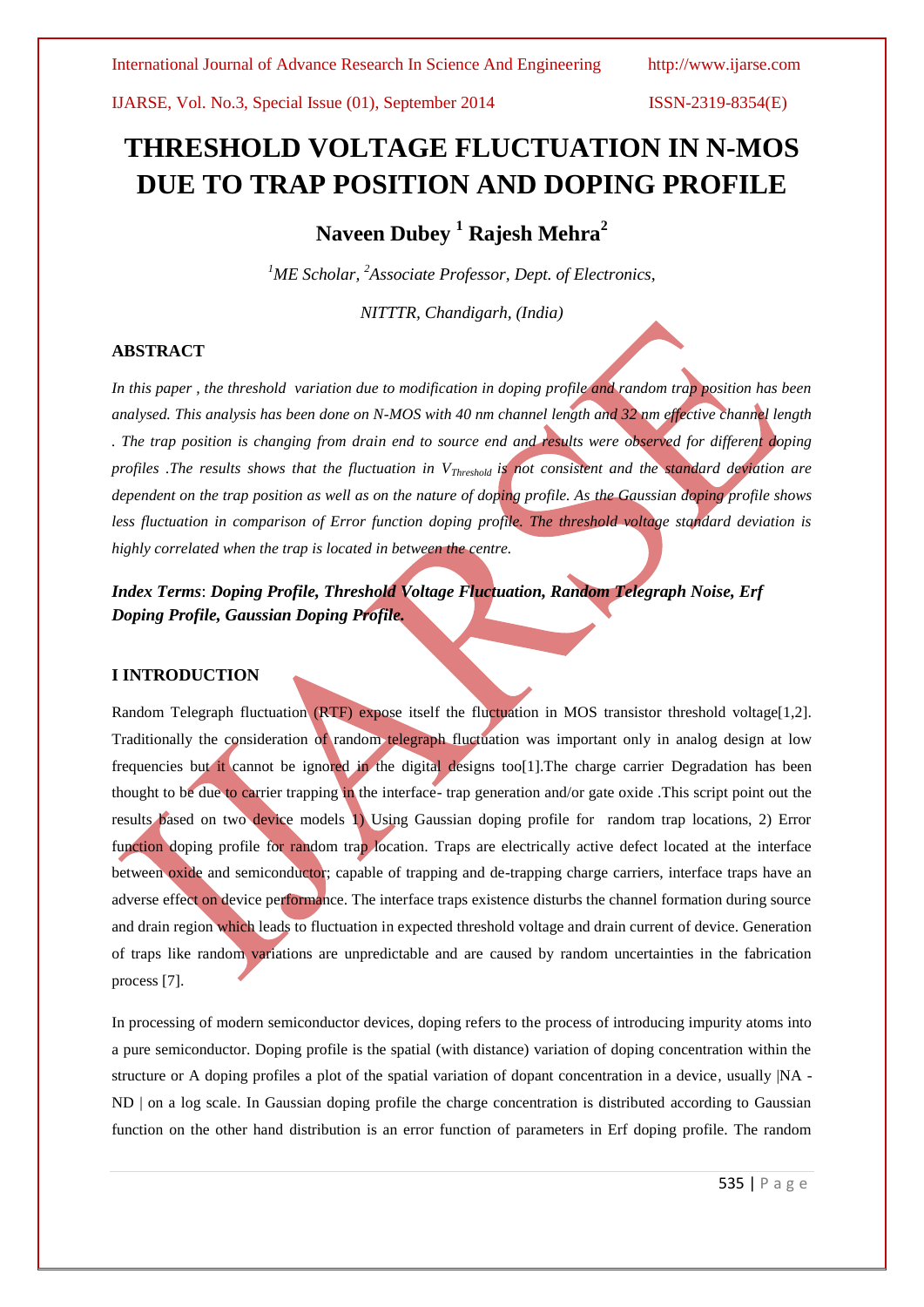#### IJARSE, Vol. No.3, Special Issue (01), September 2014 ISSN-2319-8354(E)

dopant fluctuation and other fluctuations like random telegraph fluctuation makes MOS designing more complicated.

The purpose of this paper is to show NMOS threshold voltage fluctuates due to random doping and random trap interface . The behaviour of above mentioned investigated by means of simulation work using the TCAD software. Technology Computer-Aided Design (TCAD) refers to the use of computer simulations to develop and optimize semiconductor processing technologies and devices. Synopsys TCAD offers a comprehensive suite of products that includes industry leading [process](http://www.synopsys.com/Tools/TCAD/ProcessSimulation/Pages/default.aspx) and [device simulation](http://www.synopsys.com/Tools/TCAD/DeviceSimulation/Pages/default.aspx) tools, as well as a powerful GUI-driven simulation environment for managing simulation tasks and analyzing simulation results.

*\*\*Author is currently working as Senior Lecturer at RKGIT for Women, Ghaziabad*

#### **II MOSFET DEVICE DESIGN**





P-type doping with uniform throughout all of the body region with doping uniform concentration 2e+16 p.type region-1 direction-y. Initial definitions are Gaussian/Erf doping profile of charge concentration = 1e+20 with n.type in source and drain region, that is marked as region-3 and region- 4respectively in this design.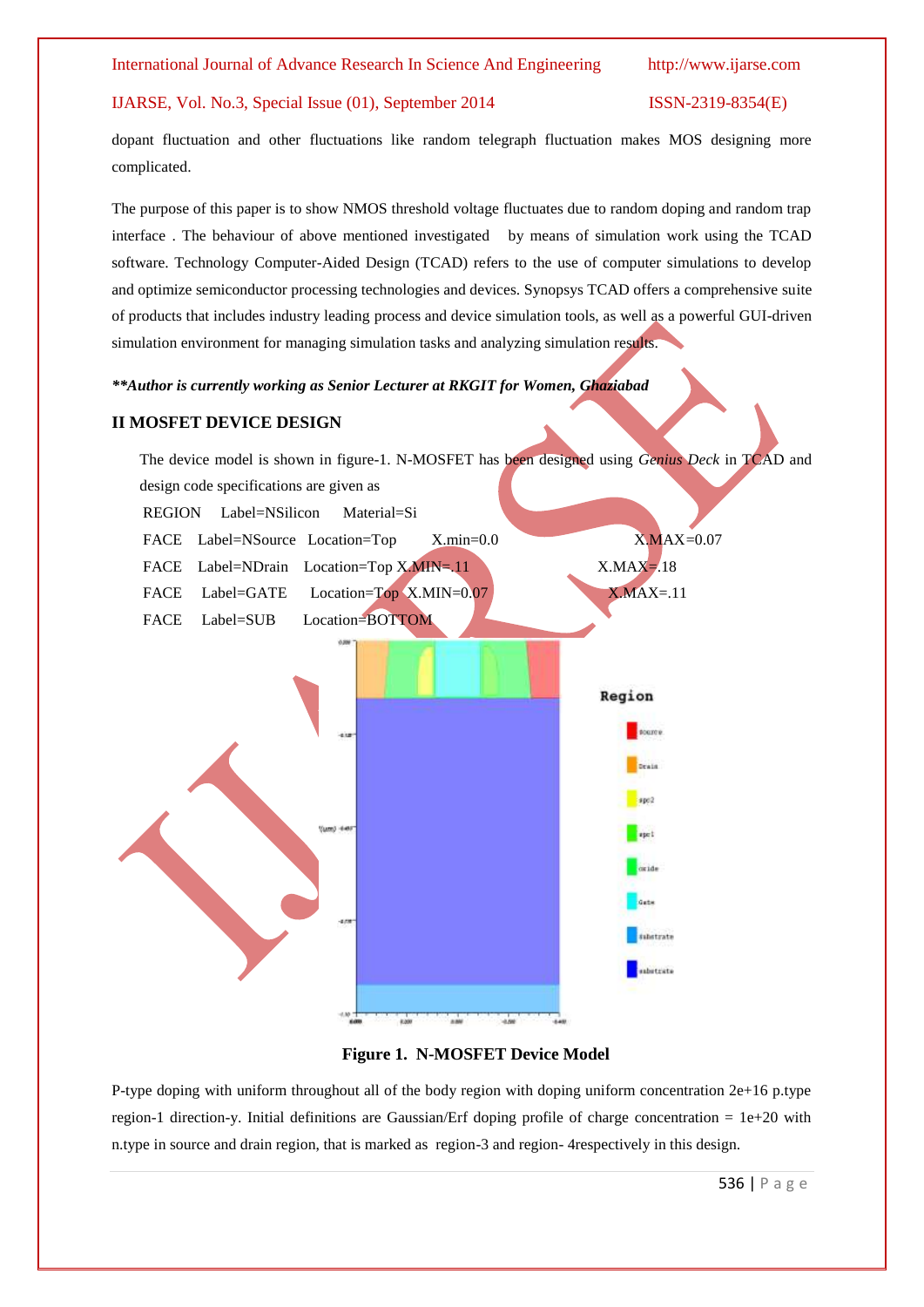IJARSE, Vol. No.3, Special Issue (01), September 2014 ISSN-2319-8354(E)

#### **III SIMULATIONS**

For investigation of Threshold Voltage fluctuation two N-MOS devices have been targeted with Gaussian and Erf doping profie to study of random trap position. For MOS with Gaussian doping the device dimensions are; channel length 40nm ,effective channel length 32 nm ,source region and drain region 40 nm. Mesh type triangular (with two times mesh refining), doping profile Gaussian in drain and source region density 1e+20 donor. Doping profile uniform linear in body region with density 2e+16 with accepter. Gate terminal connected via Npolysilicon and metal connections using Aluminium.



**Fig 2. Net body doping with accepter impurity. Fig 3. Net Source /Drain Doping With Donor Impurity.** For designing of N-MOS with Error function doping the other parameters are same except the doping profile has been replace by Erf doping profile.Figure-5



**Fig4: N-MOSFET Device TCAD Mesh structure Fig 5: N-MOSFET Device with Erf doping profile**

This simulation model design is based on percolation theory[8].It computes the conductivity of cellular array structure from the source to drain end of a MOSFET with a particular random trap is present in a cell statistically distributed across the channel width. The interface trap considered in this model is located at the Gate oxide and channel interface with charge density 1e+15 and accepter in nature. For simulation Gate voltage selected as voltage sweep: initial voltage 0, final voltage 2V step size .01. Drain voltage kept constant 0.5 V . To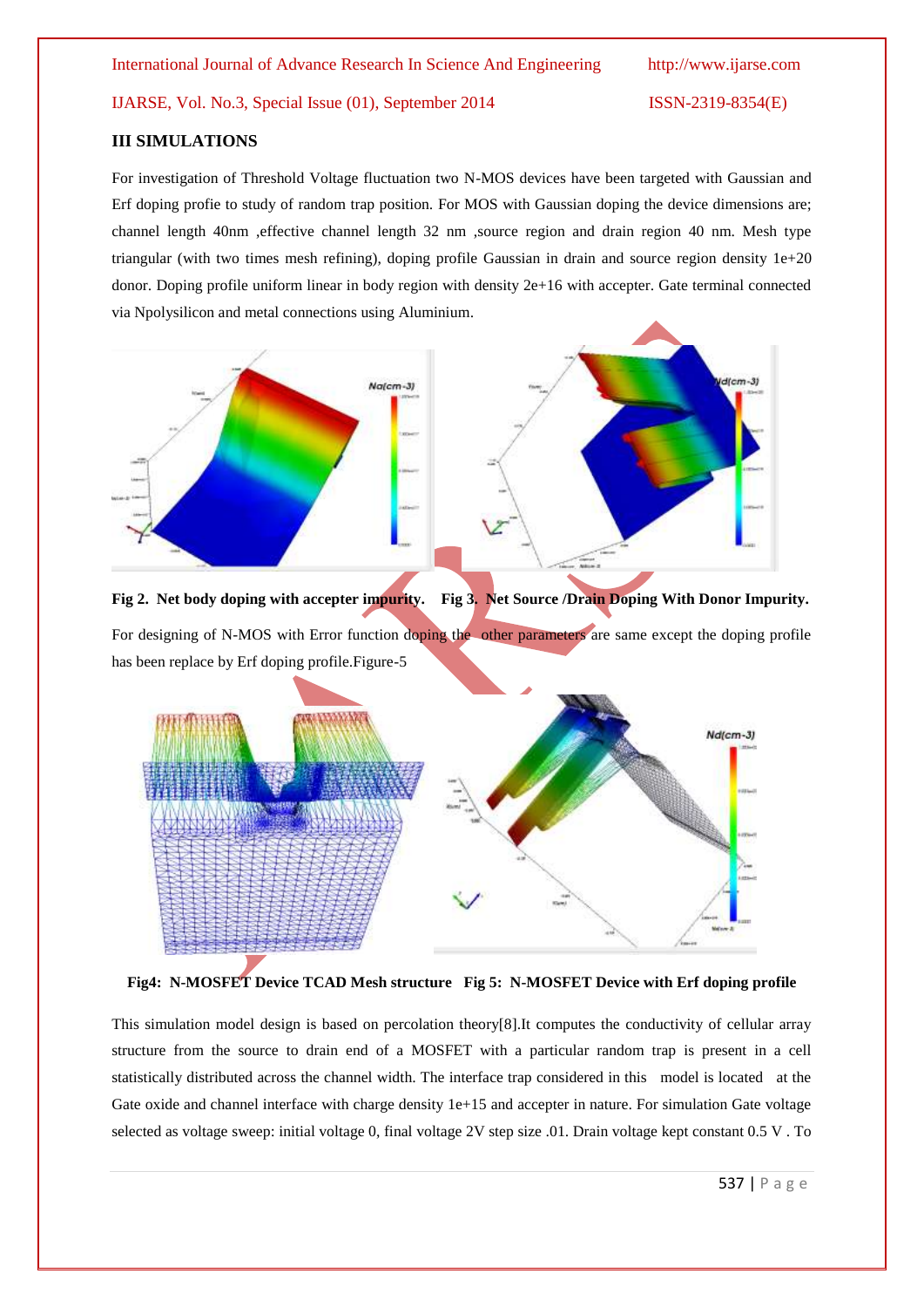#### International Journal of Advance Research In Science And Engineering http://www.ijarse.com

IJARSE, Vol. No.3, Special Issue (01), September 2014 ISSN-2319-8354(E)

perform statistical analysis trap is not included in first MOSFET modelling for calculation of desired threshold voltage.

The simulation procedure to perform simulation is shown in flow diagram



#### **IV RESULTS AND DISCUSSION**

For every trap position the threshold voltage was calculated as mean of 10 different doping concentrations in both the cases for Gaussian and Erf profiles and fluctuation has been calculated with respect to threshold voltage neglecting the trap behaviour of device at interface. The calculated result shown in Table no-1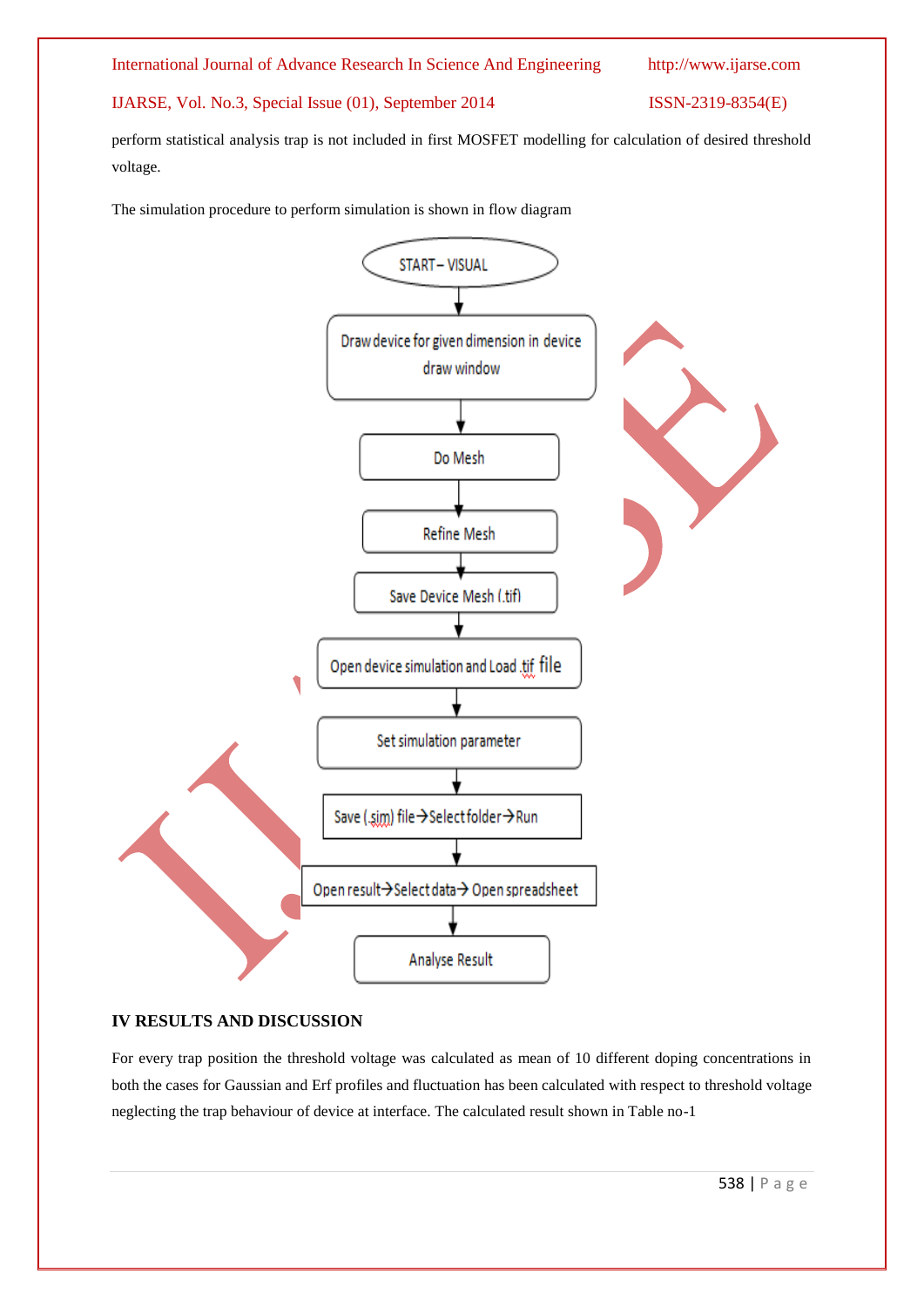#### International Journal of Advance Research In Science And Engineering http://www.ijarse.com

IJARSE, Vol. No.3, Special Issue (01), September 2014 ISSN-2319-8354(E)

| <b>Trap</b><br>position(n<br>m) Drain-<br>to-Source | Mean $V_T$<br>fluctuation<br>(Gaussian) | Mean $V_T$<br>fluctuation<br>(Erf) |
|-----------------------------------------------------|-----------------------------------------|------------------------------------|
| 0                                                   | 0.018                                   | 0.016                              |
| 5                                                   | 0.014                                   | 0.012                              |
| 10                                                  | 0.02                                    | 0.017                              |
| 15                                                  | 0.016                                   | 0.015                              |
| 20                                                  | 0.015                                   | 0.014                              |
| 25                                                  | 0.013                                   | 0.019                              |
| 30                                                  | 0.017                                   | 0.014                              |
| 35                                                  | 0.018                                   | 0.019                              |
| 40                                                  | 0.025                                   | 0.027                              |
| Std.                                                | 0.003605551                             | 0.004359                           |
| Deviation                                           |                                         |                                    |

#### **Table No. 1: Result analysis**

The trap near to drain making less influence on threshold voltage in comparison of source end since they are major obstacle for electrons in N-MOS channel because the high input barrier experienced in the source region. Effect of this obstruction offered by trap is less effective for Gaussian doping profile in respect of Erf doping. The threshold voltage fluctuation with respect to trap position along the channel has been displayed in figure-6. The results are giving the clear reflection that, the threshold voltage fluctuation is inconsistent with random trap location for both the doping profiles.



## **Fig 6: Threshold Voltage fluctuation with trap location for Gaussian and Erf doping profiles V CONCLUSION**

The Threshold voltage fluctuation and its standard deviation are extracted by our simulation results, the explanation holds and since a trap near to drain region is causing less resistance in comparison of trap location near to source side and in graphical analysis it is showing peak of the threshold fluctuation due to source side of trap. The Gaussian doping profile shows less fluctuation than Erf doping profile. From the statistical analysis of result obtained from simulation giving clear evidence, that due to random nature of threshold voltage fluctuation for various trap location make mathematical modelling of device challenging which introduce complication in device deign. Another conclusion can be draw from the standard deviation for Gaussian and Erf doping profiles ,the fluctuation in threshold voltage is also dependent on the nature of doping functions .